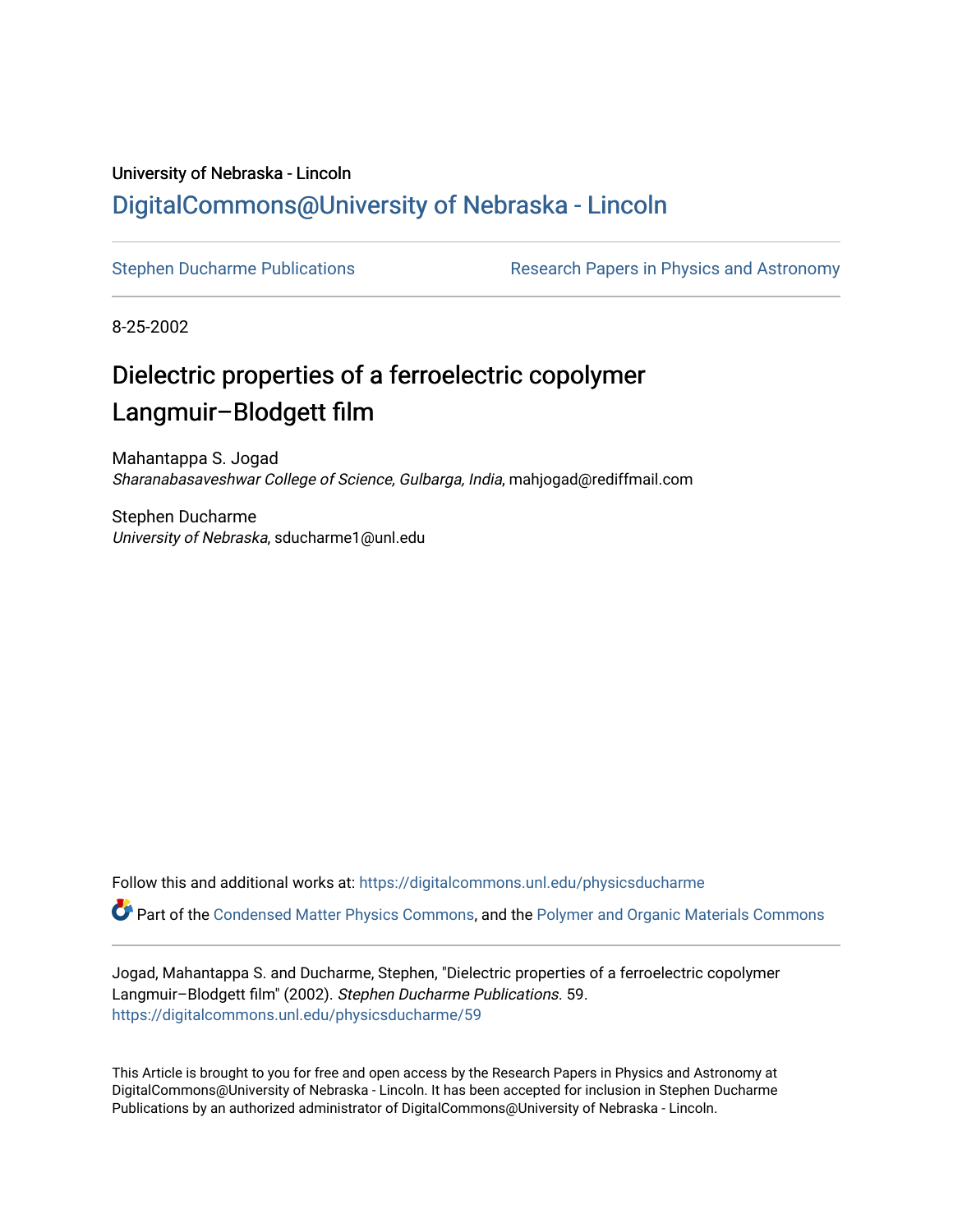### **Dielectric properties of a ferroelectric copolymer Langmuir–Blodgett film**

#### **Mahantappa S. Jogad\*,† and Stephen Ducharme#**

\*Sharanabasaveshwar College of Science, Gulbarga 585 103, India #Department of Physics and Astronomy, University of Nebraska, Lincoln, NE 68588-01111, USA

We report measurements of the real  $(e^e)$  and imagi**nary** ( $e^x$ ) parts of the relative complex permittivity of **a Langmuir–Blodgett film of ferroelectric copolymer of vinylidene fluoride (70%) with trifluoroethylene (30%). The measurements were made in the temperature range of 35 to 125**°**C, and frequency range of 19 Hz to 5 MHz. The results indicate low frequency loss due to conduction and dielectric loss peak near the ferroelectric–paraelectric phase transition.**

CRYSTALLINE ferroelectric polymers were discovered over thirty years ago, and typical samples made by solvent casting and spin coating methods were polymorphous, containing amorphous regions, multiple crystalline phases and incompletely oriented crystallites<sup>1</sup>. While much has been learned about the fundamental nature of ferroelectricity and related properties of polyvinylidene fluoride (PVDF) copolymers, the polymorphous film limits the detail and accuracy of experiments and many questions remained unanswered. The successful fabrication of PVDF copolymers by Langmuir–Blodgett (LB) deposition has resulted in excellent crystalline films as thin as one monolayer $2-5$ .

Materials such as metals, polymers, ceramics, ionic crystalline solids, semiconductors, glasses and glassceramics interact and respond differently to electromagnetic field; the interaction depends strongly on the microstructure and the type of bonding in the materials<sup>6</sup>.

Whereas polymers and organic materials have been used extensively as dielectric and insulating materials, they have also, in the last decade, taken a prominent place among semiconducting materials, because of their low temperature deposition process and the use of largearea flexible substrates.

Measurement of capacitance of a ferroelectric film reveals many important features connected with the spontaneous polarization, particularly near the phase transition temperature. In the case of ultrathin LB films, the large sample capacitance required analysis of the data to properly account for film conductance, dielectric loss and resistance of the thin film electrode, particularly at high frequencies. The present communication describes the measurements of real  $(\triangle)$  and imaginary  $(\triangle)$  parts of the relative complex permittivity of a 30-monolayer LB film of ferroelectric copolymer of vinylidene fluoride (70%) with trifluoroethylene (30%).

The ultrathin copolymer ferroelectric film was fabricated one monolayer (ML) at a time, by repeatedly dipping a substrate horizontally into a liquid subphase coated with a monolayer of the desired polymer (Schaefer variation of the LB method)<sup>7,8</sup>. The film was deposited at room temperature at a surface pressure of 5 mN/m and consisted of 30 MLs of the copolymer of 70% vinylidene fluoride with 30% trifluoroethylene, p(*VDF-TrFF* 70:30) deposited on glass with evaporated aluminium electrodes at the top and bottom of the film.

The LB films of 30 ML thickness were mounted in a home-built copper cell assembly with two terminal contacts. The cell temperature was maintained with continuous feedback control and the sample temperature measured with a Cr–Al thermocouple attached to the substrate with silicon heat sink compound. The frequencydependent capacitance (*C*) and dissipation ( $D \approx \tan \phi$ ) of the sample were measured using Hewlett–Packard 4192 A Impedance Analyser in the frequency range 10 Hz– 5 MHz and temperature range 35–125°C. The contact resistance  $R_s$  was measured independently at each temperature by operating the impedance analyser in series mode and extracting the  $R_s$  value in the high frequency limit, as shown in Figure 1. The data were corrected to account for the contact resistance *R*<sup>s</sup> given in Table 1.

The complex permittivity

$$
\dot{\mathbf{e}} = \dot{\mathbf{e}} - i \, \dot{\mathbf{e}}, \tag{1}
$$



**Figure 1.** Variation of apparent series resistance  $R_s$  with frequency for a 30 ML copolymer sample at different temperatures.

**Table 1.** Contact resistance of samples as a function of temperature in series mode

| Temperature $(^{\circ}C)$                            | 35 50 70 85 100 125 |  |     |
|------------------------------------------------------|---------------------|--|-----|
| Series contact resistance $R_s$ (ohm) 88 86 86 84 83 |                     |  | -88 |

472 CURRENT SCIENCE, VOL. 83, NO. 4, 25 AUGUST 2002

<sup>†</sup> For correspondence. (e-mail: mahjogad@rediffmail.com)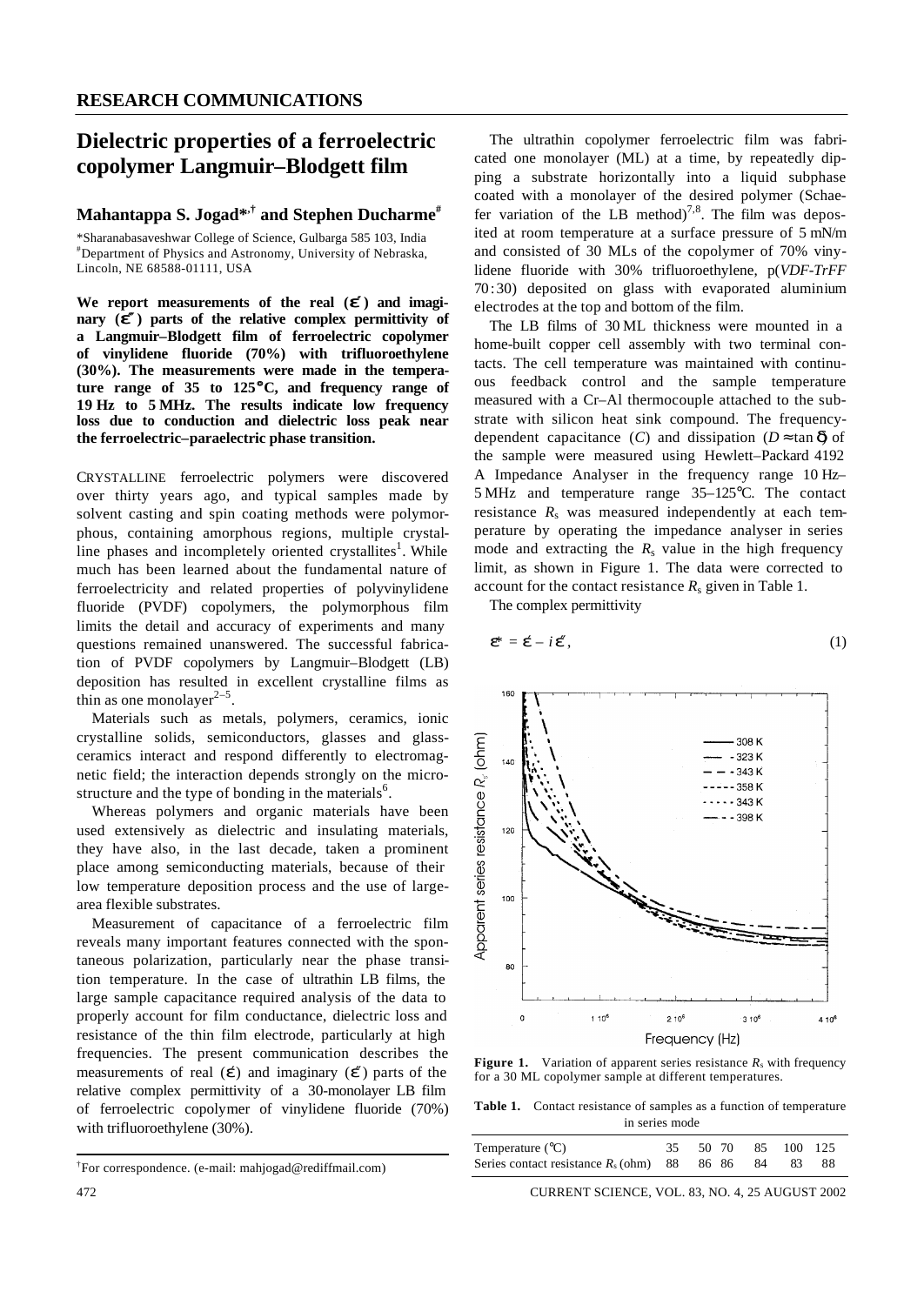was calculated from the parallel-plate capacitor model;

$$
\dot{\bullet} = C d / \, \phi A,\tag{2}
$$

$$
\mathbf{\mathbf{\mathbf{\mathcal{E}}}} = D\mathbf{\mathbf{\mathbf{\mathcal{E}}}},\tag{3}
$$



Figure 2. Variation of corrected sample capacitance with frequency for the copolymer sample at different temperatures.



Figure 3. Variation of dielectric loss (tan  $\vec{d}$ ) as a function of frequency for the copolymer sample at different temperatures.

CURRENT SCIENCE, VOL. 83, NO. 4, 25 AUGUST 2002 473

where  $\bullet$  is permittivity of free space,  $A = 18.54 \text{ mm}^2$  is the electrode area,  $d \approx 60$  nm is the sample thickness (assuming 2 nm per ML).

Figure 2 shows the variation of the film capacitance *C* with frequency at different temperatures. Figure 3 shows the variation of dissipation factor *D* or dielectric loss tangent ( $D = \tan \phi$ ) with frequency at different temperatures. Figure 4*a* and *b* shows the variation in  $\phi$  and  $\phi$ with frequency at different temperatures for the ferroelectric polymer sample. The increase  $\mathbf{\mathcal{L}}$  at high frequency, peaking near 250 kHz, is likely due to reso-



**Figure 4.** Plot of (*a*) dielectric constant ( $\hat{\mathbf{\Theta}}$  with frequency and (*b*) imaginary part of dielectric constant ( $\triangle$ ) with frequency for the copolymer sample at different temperatures.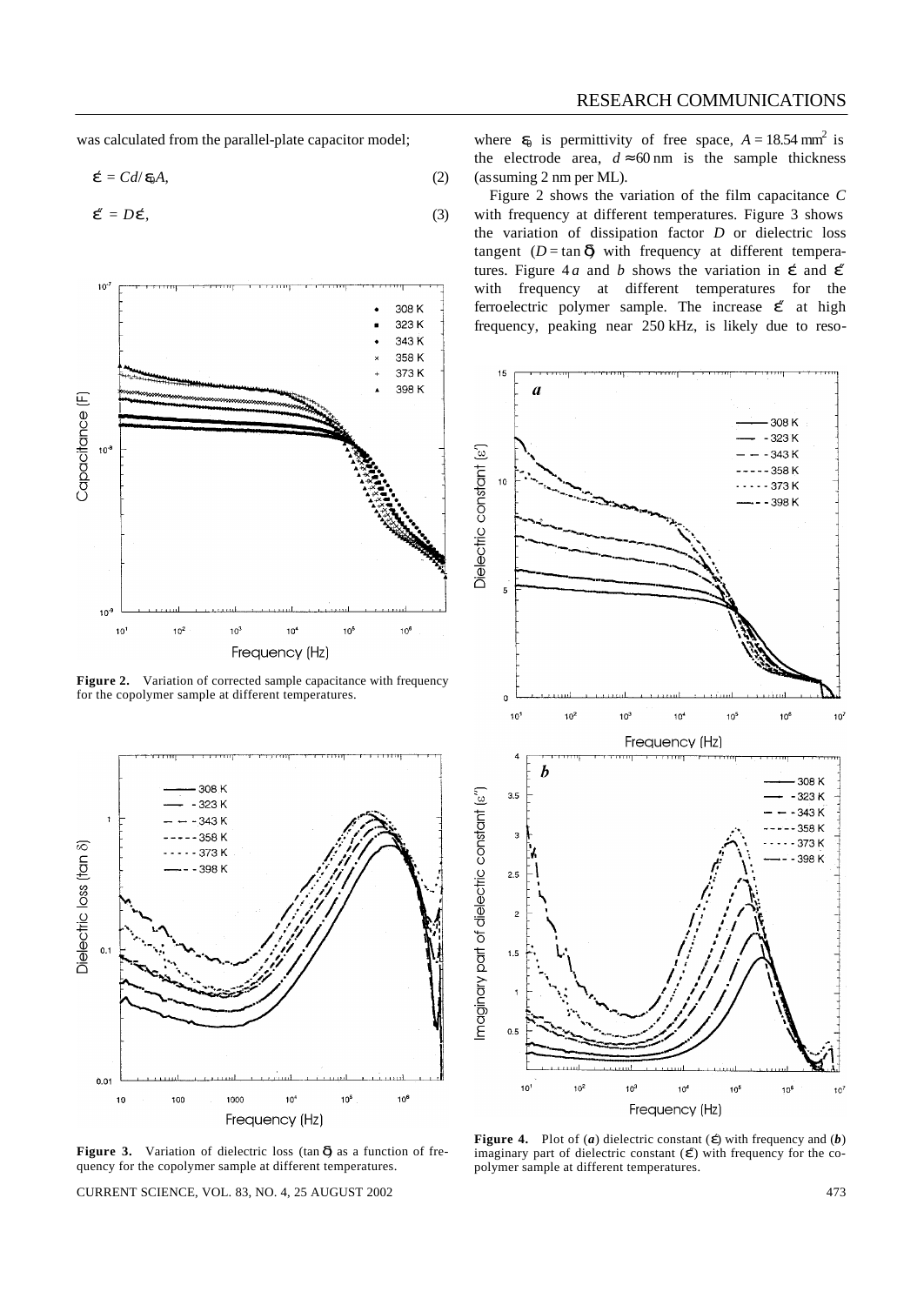#### RESEARCH COMMUNICATIONS

nant loss of the  $CF_2-CH_2$  dipoles. This is also evident in the decrease of  $\spadesuit$ , as dipole rotation cannot keep up at high frequency ( $> 10^4$  Hz). This can be attributed to structural rearrangement of the molecule, the *a*-relaxation process connected with segment motion in polymers $9-16$ . The **a**-process is related to molecular motion in the crystalline region. The other relaxation process is in the amorphous material leading to additional peaks usually located in kHz–MHz region, but these are not evident in

the highly crystalline LB films below the 145°C melting temperature<sup>10</sup>. In the low frequency range  $(< 100$  Hz) the increase in  $\phi$  and  $\phi$  with the decrease in frequency is characteristic of electrical conduction, either by impurity electron and hole conduction, or ionic conduction. In either case, conduction in such a high-resistivity film could lead to injection of space charge coupled with material polarization. The 70 :30 copolymer undergoes the ferroelectric to paraelectric structural phase transition





**Figure 5.** Variation of (*a*) dielectric constant (*e*) with temperature and (*b*) imaginary part of dielectric constant ( $\triangle$ ) with temperature at different frequencies for the copolymer sample.

**Figure 6.** Cole–Cole plot of copolymer sample at (*a*) different temperatures and (*b*) at 308 and 398 K. Arcs are fitted to Debye formula at *a*= 1.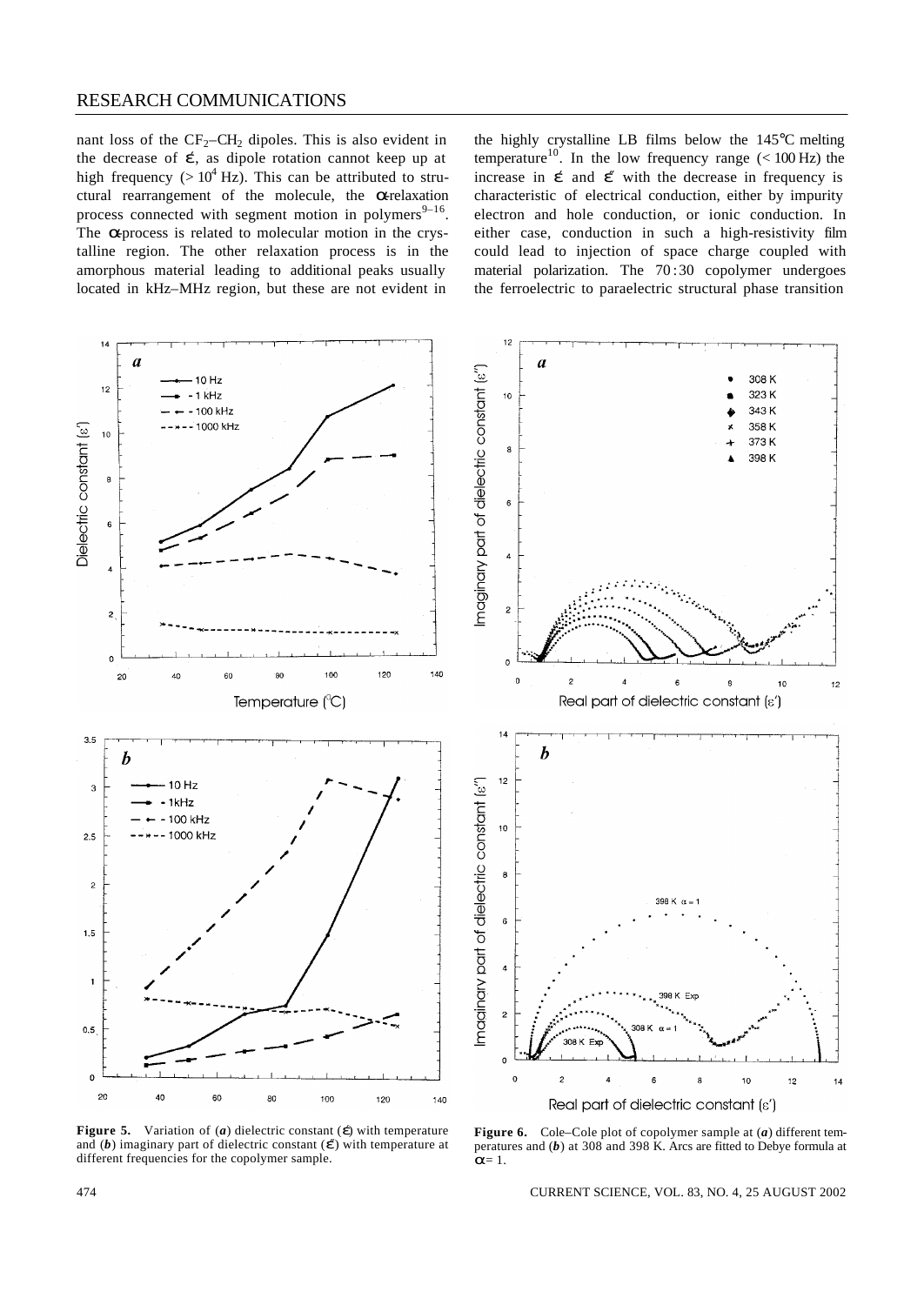at about  $100^{\circ}$ C on heating<sup>2,3,5</sup>. Since this transition involves the conversion from all-trans molecules conformations to alternating trans-gauche conformations, there should also be increased fluctuations connected with **a**-type segmental motion. This trend is evident in the increase of both  $\triangle$  (Figure 5*a*) and  $\triangle$  (Figure 5*b*) at elevated temperature. The effect of the crystalline phase on the complex dielectric constant is further evidence that



**Figure 7.** Variation of ln *t* with reciprocal of absolute temperature for the copolymer sample.



**Figure 8.** Variation of  $\ln$  ( $\triangle$ ) with 1000/*T* for the copolymer sample at 10 Hz.

CURRENT SCIENCE, VOL. 83, NO. 4, 25 AUGUST 2002 475

the relaxation is likely related mainly to the cooperative orientational movement of the existing dipoles in the polymer chain. The Cole–Cole plot of  $\mathcal{L}(I\mathbf{w})$  vs  $\mathcal{L}(\mathbf{w})$  for the copolymer sample is shown in Figure  $6a$ . The Cole– Cole plot (at  $a=1$ ) at 398 and 308 K is shown in Figure 6*b*. It is found that the data do not fit well to the relaxation function<sup>17</sup> and the Debye equations as follows:

$$
\mathbf{\mathfrak{E}}(\mathbf{W}) = \mathbf{\mathfrak{E}}\infty) + \{ [\mathbf{\mathfrak{E}}s) - \mathbf{\mathfrak{E}}\infty\} / [1 + (\mathbf{i} \mathbf{W}\mathbf{\mathfrak{E}})^{\mathbf{a}}] \},
$$
(4)

$$
\mathbf{\mathscr{E}}(\mathbf{w}) = \mathbf{\mathscr{E}}_{\infty} + \{ [\mathbf{\mathscr{E}}_{\mathcal{S}}) - \mathbf{\mathscr{E}}_{\infty}\} / [1 + (\mathbf{w}\mathbf{\mathscr{E}})^2] \},
$$
 (5)

$$
\mathbf{\acute{e}}(\mathbf{W}) = [(\mathbf{\acute{e}s}) - \mathbf{\acute{e}}\infty)/(1 + (\mathbf{W}\mathbf{\acute{e}})^2)].
$$
 (6)

Equations (5) and (6) can be rewritten as

$$
[\dot{\mathbf{e}} - (\mathbf{e}_s + \mathbf{e})/2^{1/2}]^2 + (\mathbf{e})^2 = (\mathbf{e}_s - \mathbf{e})^2/4,
$$
 (7)

where **w** is the angular frequency ( $w=2p$ *f*),  $w \approx 2p$  is the instantaneous value,  $\triangleleft$  is the equilibrium value, **t** is the relaxation time, and  $\mathbf{a} = 1$ , is a parameter expressing a distribution of relaxation times. When there is a distribution of relaxation times, Cole–Cole plot is an arc of a circle with centre below the real axis. At higher temperatures the curves span a longer arc and deviate from the ideal Debye relaxation behaviour. At lower temperatures there is less deviation from Cole–Cole behaviour. It may be recalled that the Cole–Cole plots are semicircles when a single relaxation time is dominant. There is slight shift in relaxation peak towards lower frequency at higher temperature (see Figure 3), indicating an increase relaxational time scale. This is expected for *a*-segmental relaxational as fluctuations near the phase transition temperature. The peak of the imaginary part of the dielectric constant  $\mathbf{\mathcal{L}}$  peak (Figure 4 *b*) shifts to lower frequency at elevated temperatures. The relaxation time *t* is determined from the frequency  $f_m$  of  $\mathbf{\mathscr{E}}$  peak by the relaxation,  $\mathbf{t} = (1/2\mathbf{p}_0^2)$ . Figure 7 shows that the plot of ln *t* (relaxation time) against the reciprocal of absolute temperature. Assuming it is a linear relation, the slope yields the activation energy for dielectric relaxation of 4.1 kcal/mol. Figure 8 shows the variation of ln *e*″ with reciprocal of absolute temperature at a frequency of 10 Hz. It is reasonably linear, with activation energy of 7.21 kcal/mol. This behaviour is often interpreted in terms of the Vogel–Fulcher (VF) model of relaxation near a glass transition<sup>18</sup>. The absence of amorphous material in the LB films<sup>16</sup> means the V–F interpretation may not be quite valid, but the width of the phase transition in the ferroelectric copolymers, implies the dominance of extensive fluctuations which could produce V–F-like behaviour.

The dielectric dispersion exhibits dielectric resonance at about 100 kHz and conductive electronic or ionic loss below 100 Hz. The dielectric resonance is consistent with rotational **a**-type motion of the chains and is equivalent